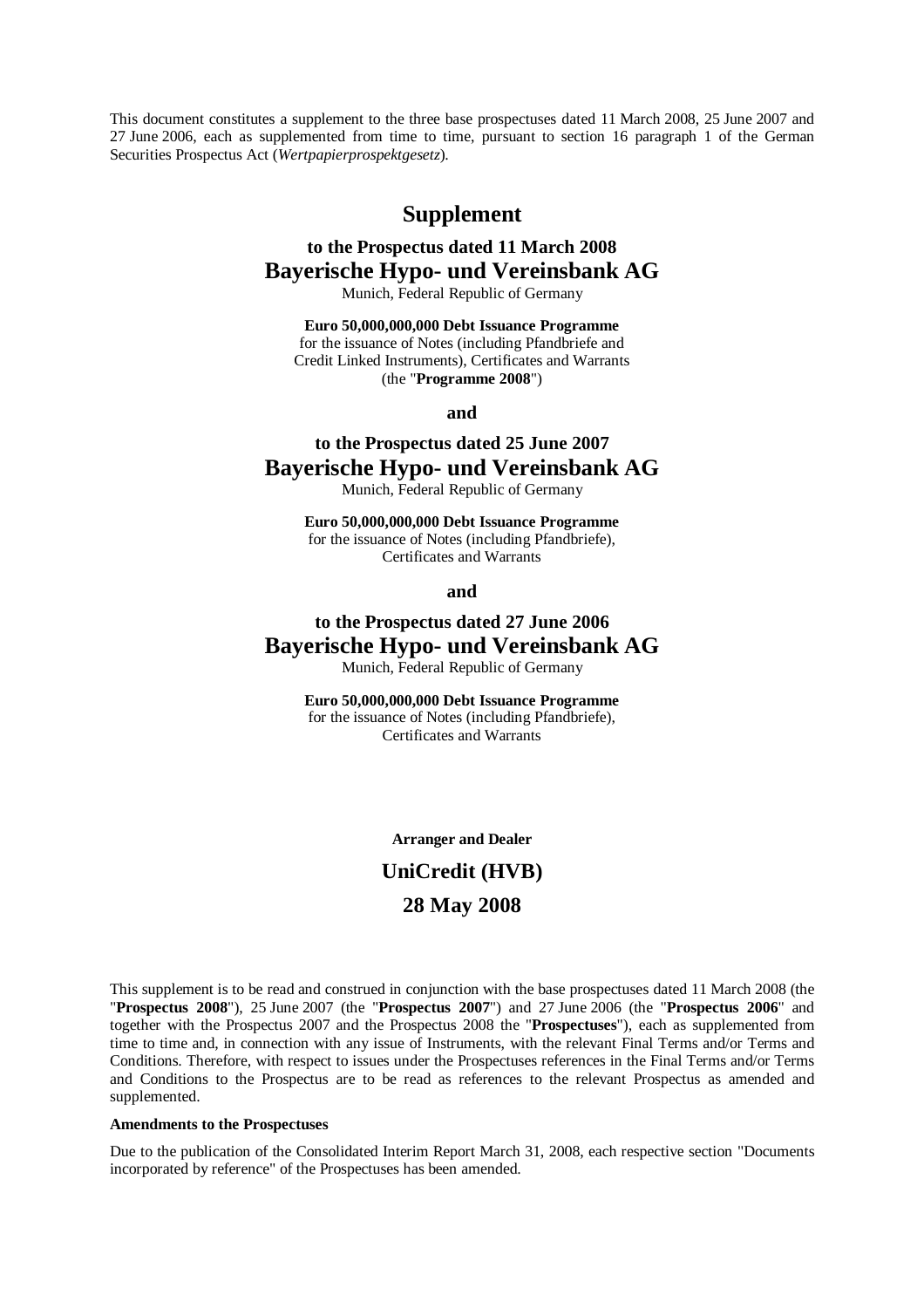**The Issuer accepts responsibility for the information contained in this Supplement and declares that, having taken all reasonable care to ensure that this is the case, the information contained in this**  Supplement is, to the best of its knowledge, in accordance with the facts and contains no omission likely to **affect its import.** 

**Investors who have already agreed to purchase or subscribe for the Instruments before the supplement is published shall have the right, exercisable within two working days after the publication of the supplement, to withdraw their acceptances, pursuant to section 16 paragraph 3 of the German Securities Prospectus Act.** 

**Bayerische Hypo- und Vereinsbank AG, MCD2 Debt Capital Markets Documentation, Arabellastraße 12, 81925 Munich, Germany, fax no.: +49-89-378 33 15964, has been appointed as recipient for the revocation**  notices according to Section 16 Paragraph 3 in connection with section 8 paragraph 1 sentence 4 of the **German Securities Prospectus Act.** 

**This Supplement and the Prospectuses are available during usual business hours on any weekday (except Saturdays and public holidays) at the office of Bayerische Hypo- und Vereinsbank AG, MCD2 Debt Capital Markets Documentation, Arabellastraße 12, 81925 Munich, Germany.**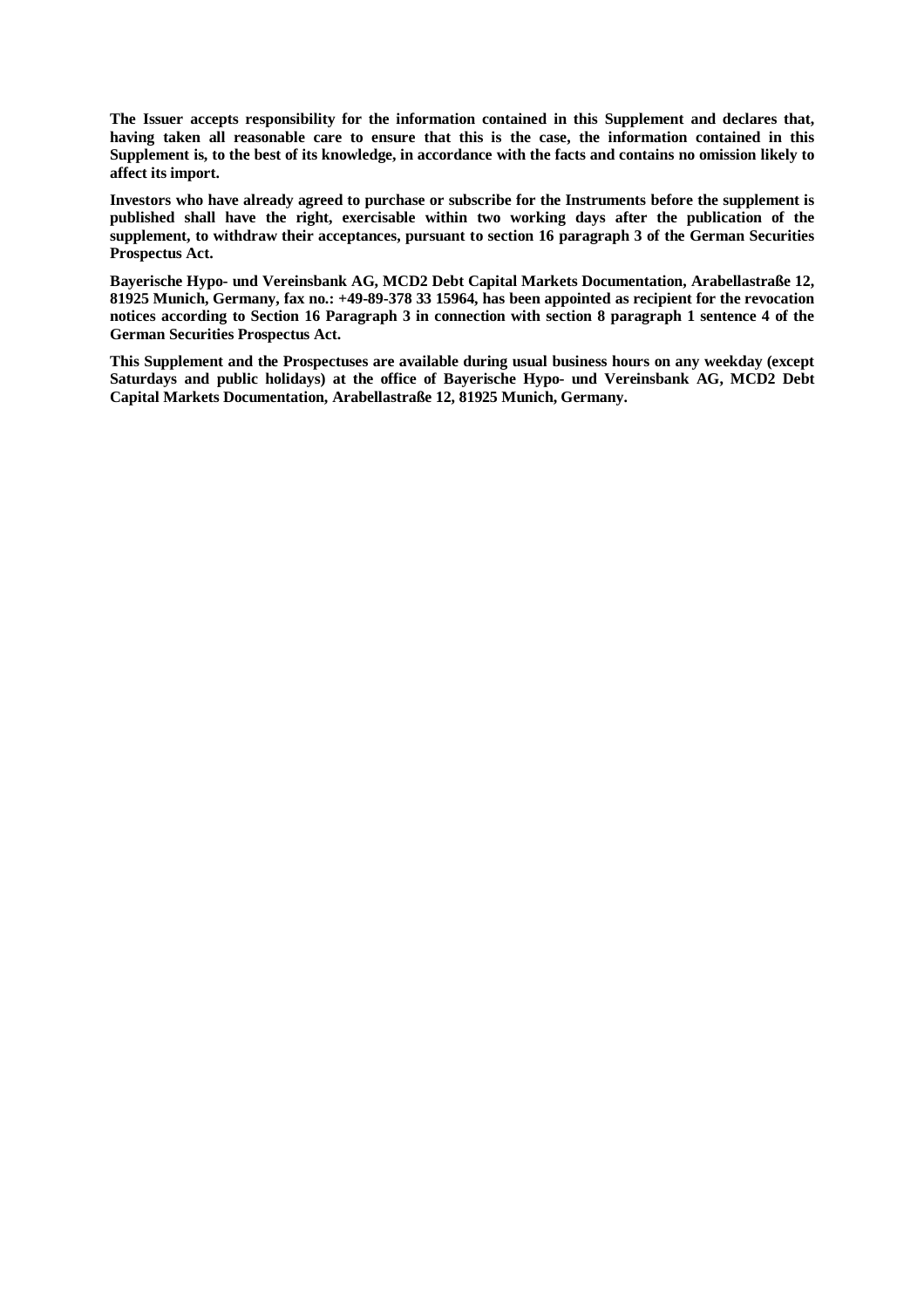Bayerische Hypo- und Vereinsbank AG (the "**Issuer**") announces the following changes with regard to the Prospectuses:

#### *The following changes are made to the Prospectus 2008:*

The content of the table within the respective section "**Documents incorporated by reference**" on pages 586-587 of the Prospectus 2008 will be preceded by the following section:

The consolidated Interim Report March 31, 2008 (*Zwischenbericht zum 31. März 2008*) is incorporated in this Prospectus in its entirety.

#### *The following changes are made to the Prospectus 2007:*

The content of the table within the respective section "**Documents incorporated by reference**" on page 363 of the Prospectus 2007 will be preceded by the following section:

The consolidated Interim Report March 31, 2008 (*Zwischenbericht zum 31. März 2008*) is incorporated in this Prospectus in its entirety.

#### *The following changes are made to the Prospectus 2006:*

The content of the table within the respective section "**Documents incorporated by reference**" on page 263 of the Prospectus 2006 will be preceded by the following section:

The consolidated Interim Report March 31, 2008 (*Zwischenbericht zum 31. März 2008*) is incorporated in this Prospectus in its entirety.